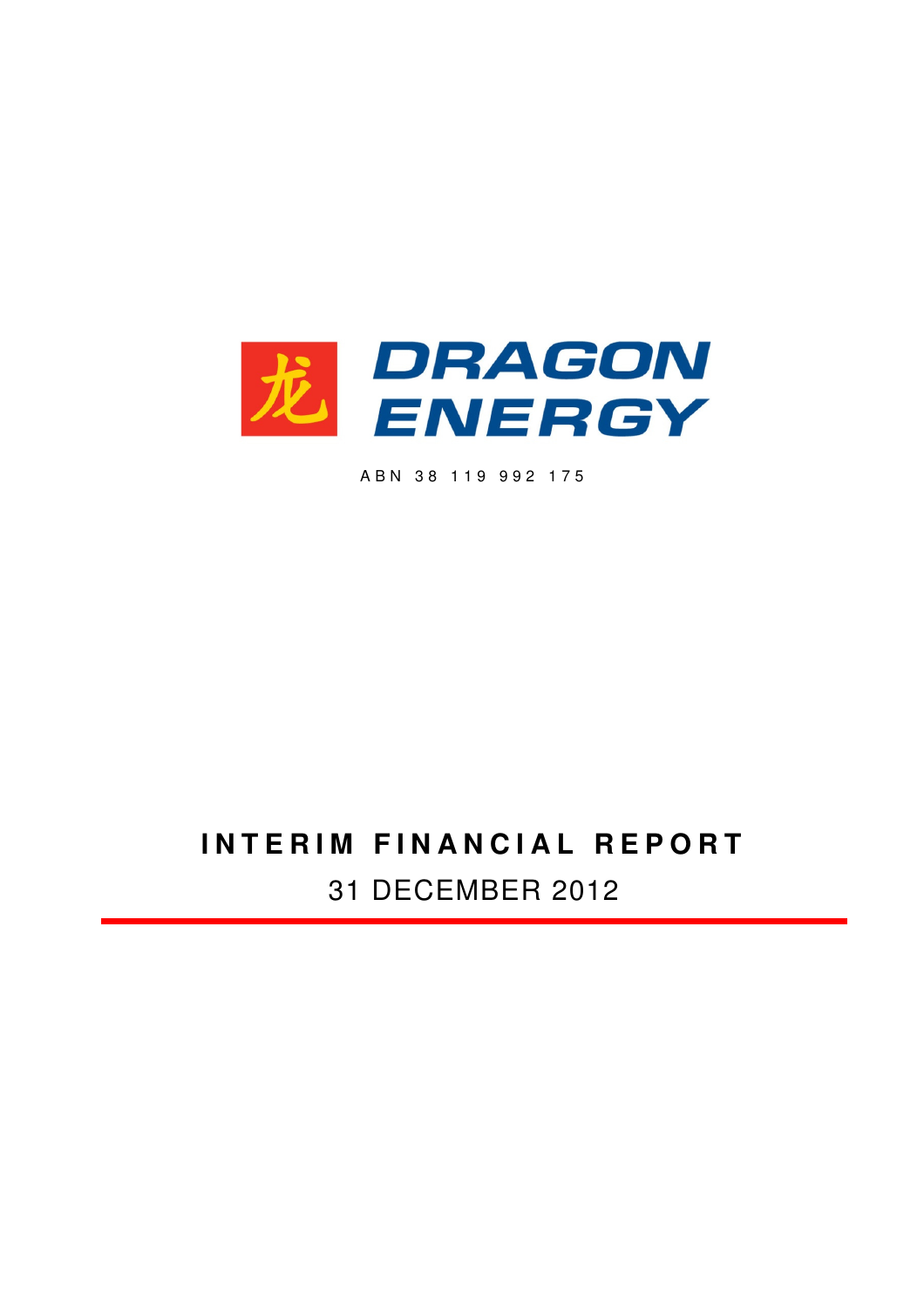

## **DRAGON ENERGY LTD ABN 38 119 992 175**

## **Interim Financial Report 31 December 2012**

| <b>Contents</b>                                            | Page           |
|------------------------------------------------------------|----------------|
| Directors' Report                                          | 3              |
| Auditor's Independence Declaration                         | 5              |
| <b>Interim Financial Statements</b>                        |                |
| Statement of Profit or Loss and Other Comprehensive Income | 6              |
| <b>Statement of Financial Position</b>                     | $\overline{7}$ |
| Statement of Changes in Equity                             | 8              |
| <b>Statement of Cash Flows</b>                             | 9              |
| Notes to the Financial Statements                          | 10             |
| Directors' Declaration                                     | 15             |
| Independent Auditor's Review Report                        | 16             |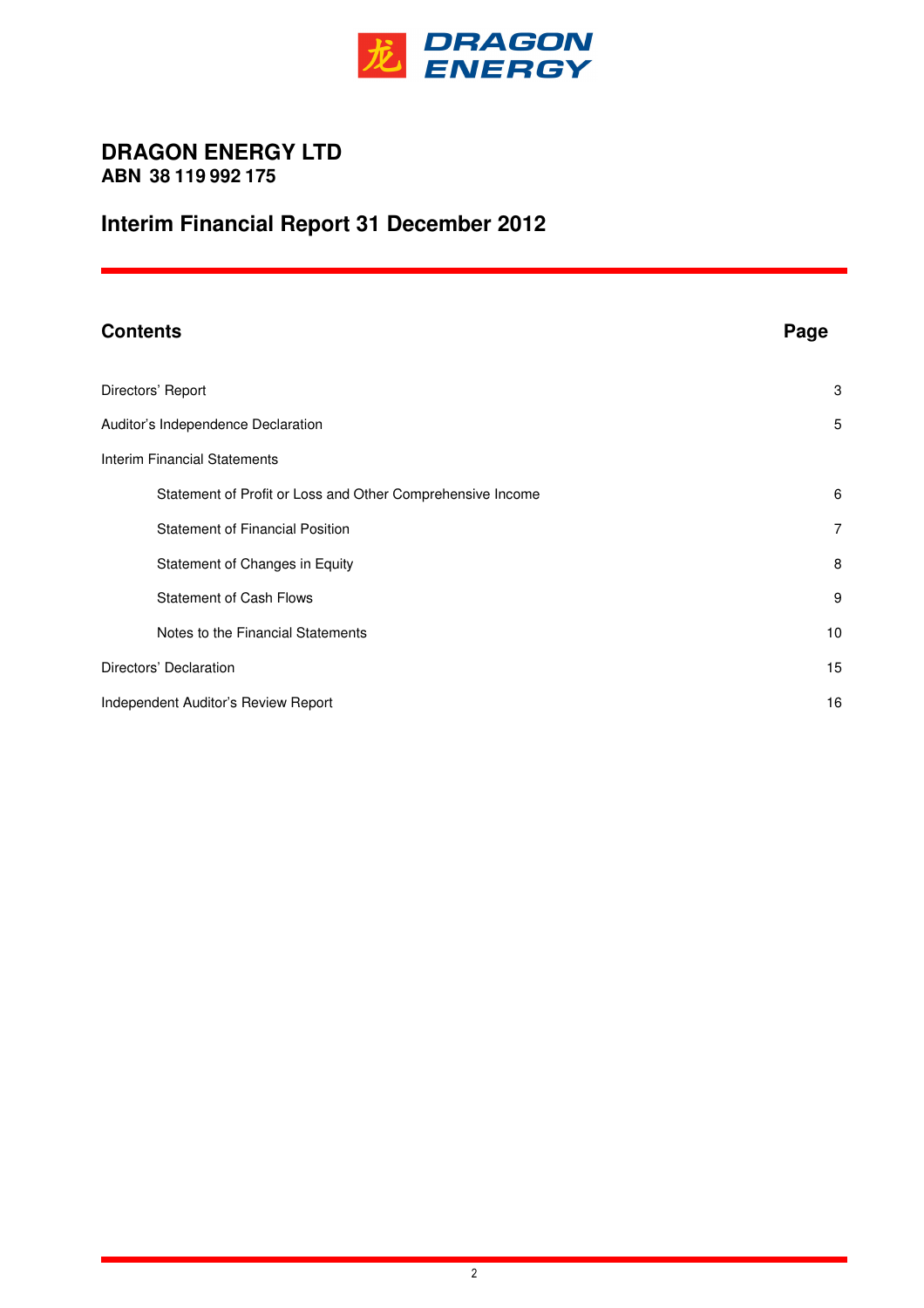

## **D I R E C T O R S ' R E P O R T**

The directors present their financial statements of Dragon Energy Ltd ("Dragon Energy") for the six months ended 31 December 2012 and the auditor's review report thereon:

### **Directors**

The directors of the Company at any time during or since the end of the half-year and until the date of this report are:

| <b>Name</b>                                                         | <b>Period of directorship</b>   |
|---------------------------------------------------------------------|---------------------------------|
| Mr Jie Chen<br>Chairman                                             | Director since 18 December 2008 |
| Mr Gang Xu<br><b>Managing Director</b>                              | Director since 1 June 2006      |
| Mr Timothy Williams<br>Executive Director & Chief Operating Officer | Director since 3 February 2012  |

#### **Review of Operations**

Dragon Energy Limited ("Dragon") is a Perth based exploration company which listed on the Australian Securities Exchange in February 2009 (ASX: DLE). Dragon's flagship project is the Pilbara Iron Project (Rocklea and Nameless Deposits). Dragon's portfolio of tenements has numerous multi-commodity targets, including Fe, Mn, Au and U in Western Australia.

During the half year to 31 December 2012, the Company progressed towards its goal of developing its Pilbara Iron Project as well as advancing its exploration projects. Key activities undertaken included:

- $\triangleright$  Continued progress in the development of the Pilbara Iron Project. Studies and commercial negotiations of short term infrastructure transport options and port access ongoing
- Dragon Energy Ltd acquired Murchison's Rocklea iron project on 21/08/2012. This project comprises the southern extension of Dragon's Rocklea Deposit Channel Iron Mineralisation .
- $\triangleright$  A farm-in agreement was entered into with Iron West Resources Pty Ltd ("Iron West"), a wholly owned subsidiary of Golden West Resources Limited ("GWR"), for Iron West to acquire up to a 55% of interest in the Lee Steere Project.
- $\triangleright$  The Yamarna Project Exploration Licence E38/2665 was granted during the quarter.
- $\triangleright$  A follow-up 200m x 100m infill MMI soil sampling programme on the Meekatharra Project confirmed the presence of numerous anomalies up to 62 times background for gold.
- A drilling programme on the Carters Well Project followed-up a 3km, NE striking MMI soil gold and coincident silver anomaly. No anomalous results were received in this campaign. However, there are over 8 km in length of base metals anomalies still yet to be tested

For more details on the Company's activities over the half year period, please refer to the Quarterly Reports and the ASX announcements made during the half year.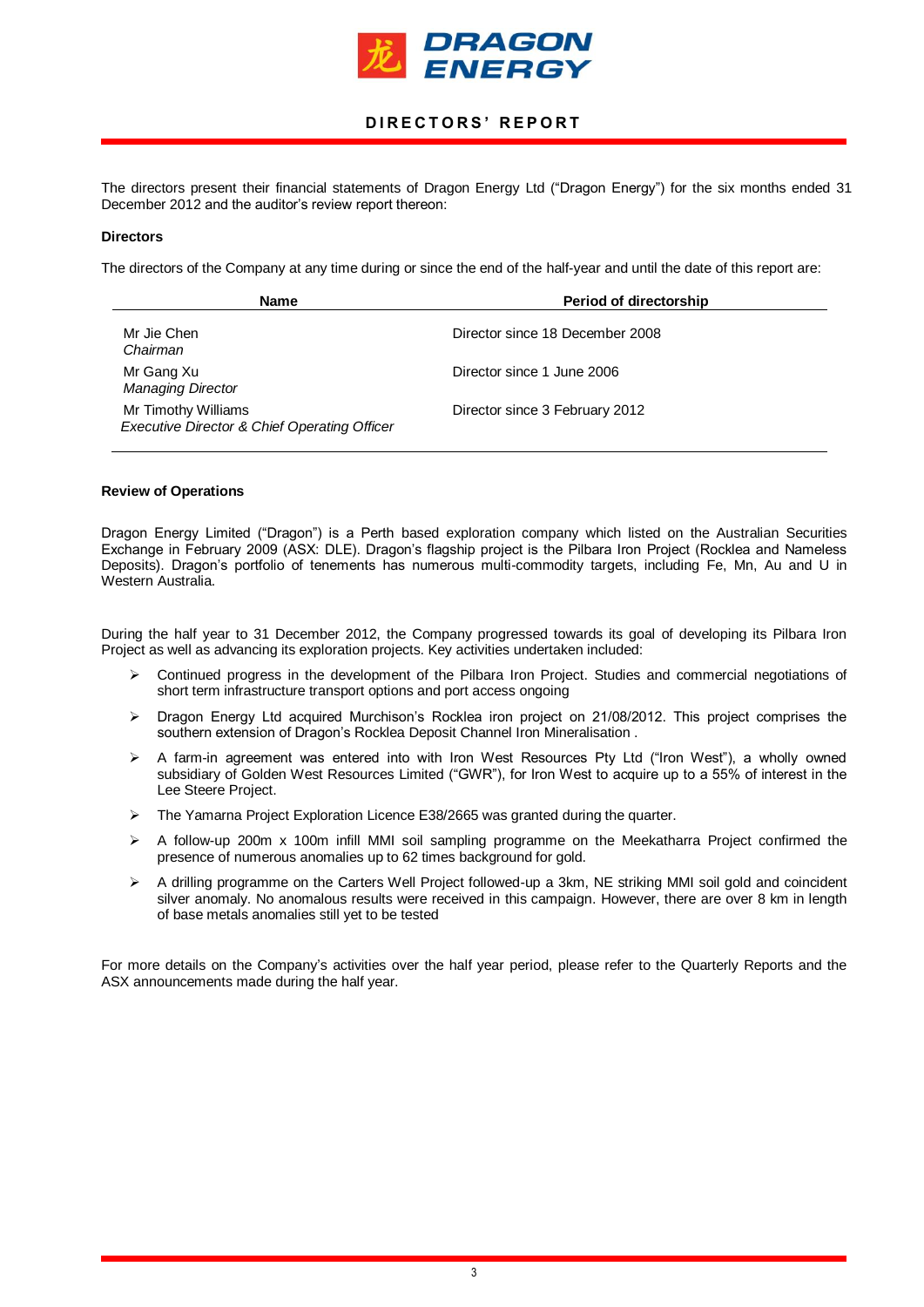

## DIRECTORS' REPORT (cont'd)

### **Results**

The Company made a loss of \$721,321 after income tax for the half-year (2011: Profit of \$130,780).

#### **Events Subsequent to Reporting Date**

Other than the matters described in Note 12 to these financial statements, there has not arisen in the interval between the end of the half-year and the date of this report any item, transaction or event of a material and unusual nature likely, in the opinion of the directors, to affect significantly the operations of the Company, the results of those operations, or the state of affairs of the Company in future financial years.

#### **Auditor's independence declaration under Section 307C of the Corporations Act 2001**

Section 307C of the Corporations Act 2001 requires our auditor, BDO Audit (WA) Pty Ltd, to provide the directors of the Company with an Independence Declaration in relation to the review of the interim financial report. This Independence Declaration is set out on page 5 and forms part of this director's report for the six months ended 31 December 2012.

This report is signed in accordance with a resolution of the Board of Directors made pursuant to section 306(3) of the Corporations Act 2001.

Var Gian

**Gang Xu Managing Director** 

Dated at Perth, Western Australia, this 14<sup>th</sup> day of March 2013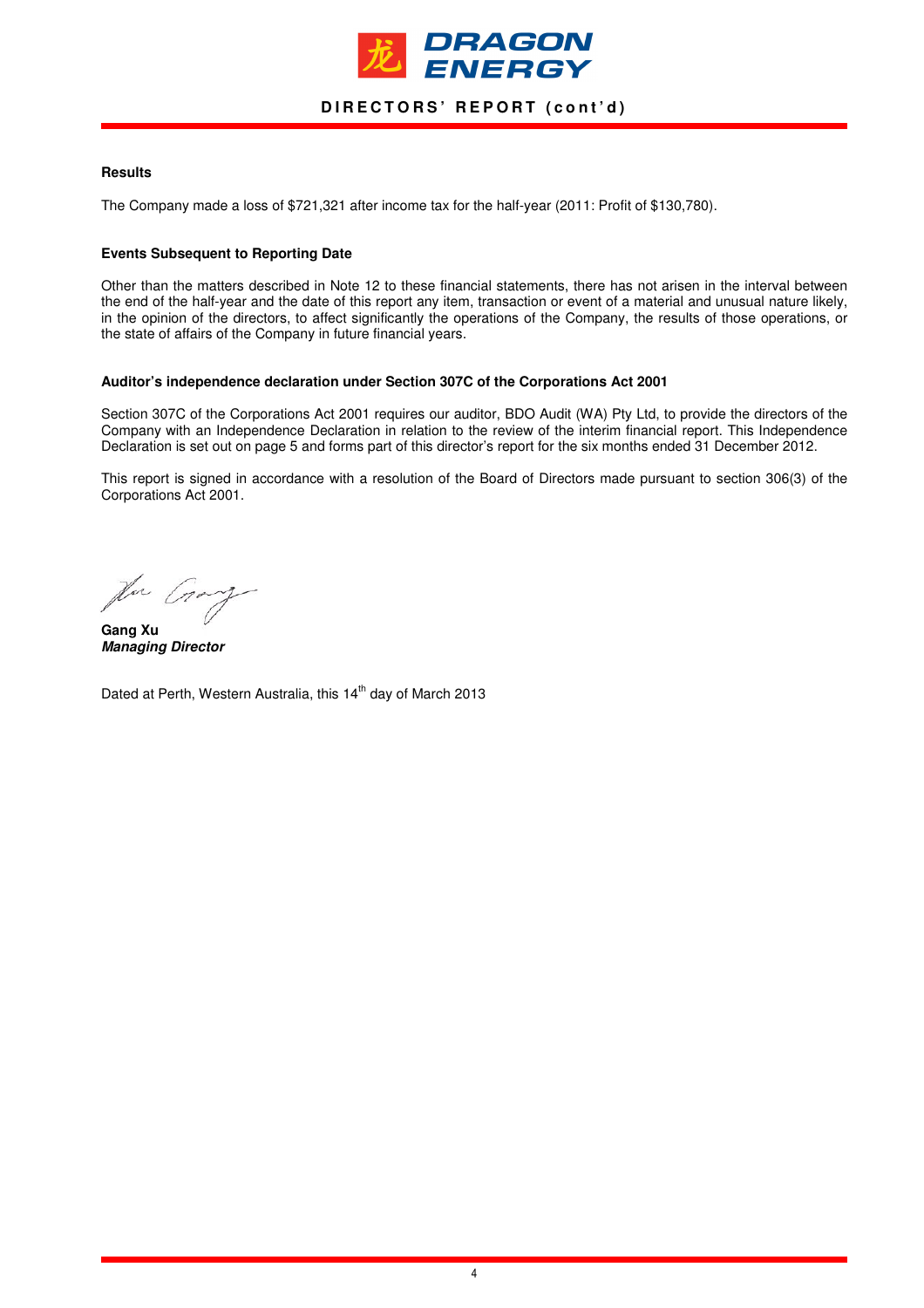

Tel: +8 6382 4600 Fax: +8 6382 4601 **www.bdo.com.au**  38 Station Street Subiaco, WA 6008 PO Box 700 West Perth WA 6872 Australia

14 March 2013

The Board of Directors Dragon Energy Limited Suite 8, 1297 Hay Street WEST PERTH WA 6005

Dear Sirs,

**DECLARATION OF INDEPENDENCE BY CHRIS BURTON TO THE DIRECTORS OF DRAGON ENERGY LIMITED** 

As lead auditor for the review of Dragon Energy Limited for the half-year ended 31 December 2012, I declare that to the best of my knowledge and belief, there have been:

- no contraventions of the auditor independence requirements of the *Corporations Act 2001* in relation to the review; and
- no contraventions of any applicable code of professional conduct in relation to the review.

 $CB55$ 

**Chris Burton**  Director

**BDO Audit (WA Pty Ltd**  Perth Western Australia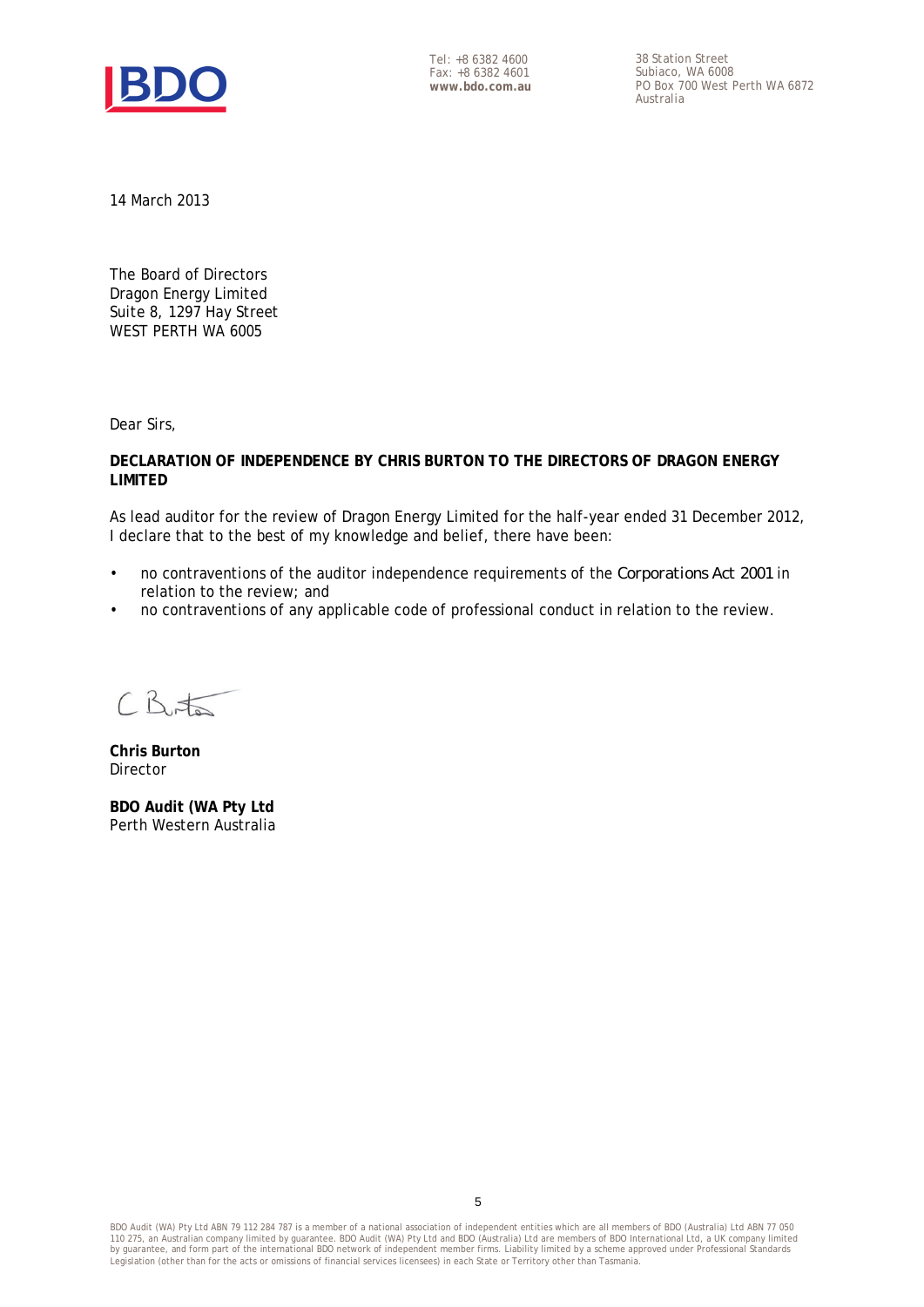

## STATEMENT OF PROFIT OR LOSS AND OTHER **C O M P R E H E N S I V E I N C O M E**

## for the half-year ended 31 December 2012

|                                                                                                                                                                                                 | <b>Half-Year</b> |                           |                           |
|-------------------------------------------------------------------------------------------------------------------------------------------------------------------------------------------------|------------------|---------------------------|---------------------------|
|                                                                                                                                                                                                 | <b>Note</b>      | 31 December<br>2012<br>\$ | 31 December<br>2011<br>\$ |
| Revenue from continuing operations                                                                                                                                                              |                  | 149,327                   | 281,410                   |
| Exploration and evaluation expenses                                                                                                                                                             | 7                | (338, 948)                | (292, 179)                |
| Corporate and administrative expenses                                                                                                                                                           |                  | (531, 693)                | (596, 197)                |
| Net realised gain/(loss) on foreign currency exchange                                                                                                                                           | 10               | (7)                       | 737,746                   |
| Profit/(Loss) before income tax                                                                                                                                                                 |                  | (721, 321)                | 130,780                   |
| Income tax                                                                                                                                                                                      |                  |                           |                           |
| Net profit/(loss) for the half year                                                                                                                                                             |                  | (721, 321)                | 130,780                   |
| <b>Other Comprehensive Income</b>                                                                                                                                                               |                  |                           |                           |
| Items that will be reclassified to profit or loss                                                                                                                                               |                  |                           |                           |
| Items that will not be reclassified to profit or loss<br>Foreign currency translation differences for foreign operations<br>Income Tax on items that will not be reclassified to profit or loss |                  |                           |                           |
| Other Comprehensive Income for the half year, net of tax                                                                                                                                        |                  |                           |                           |
| Total Comprehensive Income/(Loss) for the half year<br>attributable to owners of Dragon Energy Ltd                                                                                              |                  | (721, 321)                | 130,780                   |
| Basic earnings/(loss) per share                                                                                                                                                                 |                  |                           |                           |
| Ordinary shares (cents)                                                                                                                                                                         |                  | $(0.35 \text{ cents})$    | $0.06$ cents              |
| Dilutive earnings/(loss) per share                                                                                                                                                              |                  |                           |                           |
| Ordinary shares (cents)                                                                                                                                                                         |                  | N/A                       | 0.04 cents                |

Diluted loss per share for 31 December 2012 is not shown as all potential ordinary shares on issue would decrease the loss per share and are thus not considered dilutive.

The statement of profit or loss and other comprehensive income is to be read in conjunction with the accompanying notes.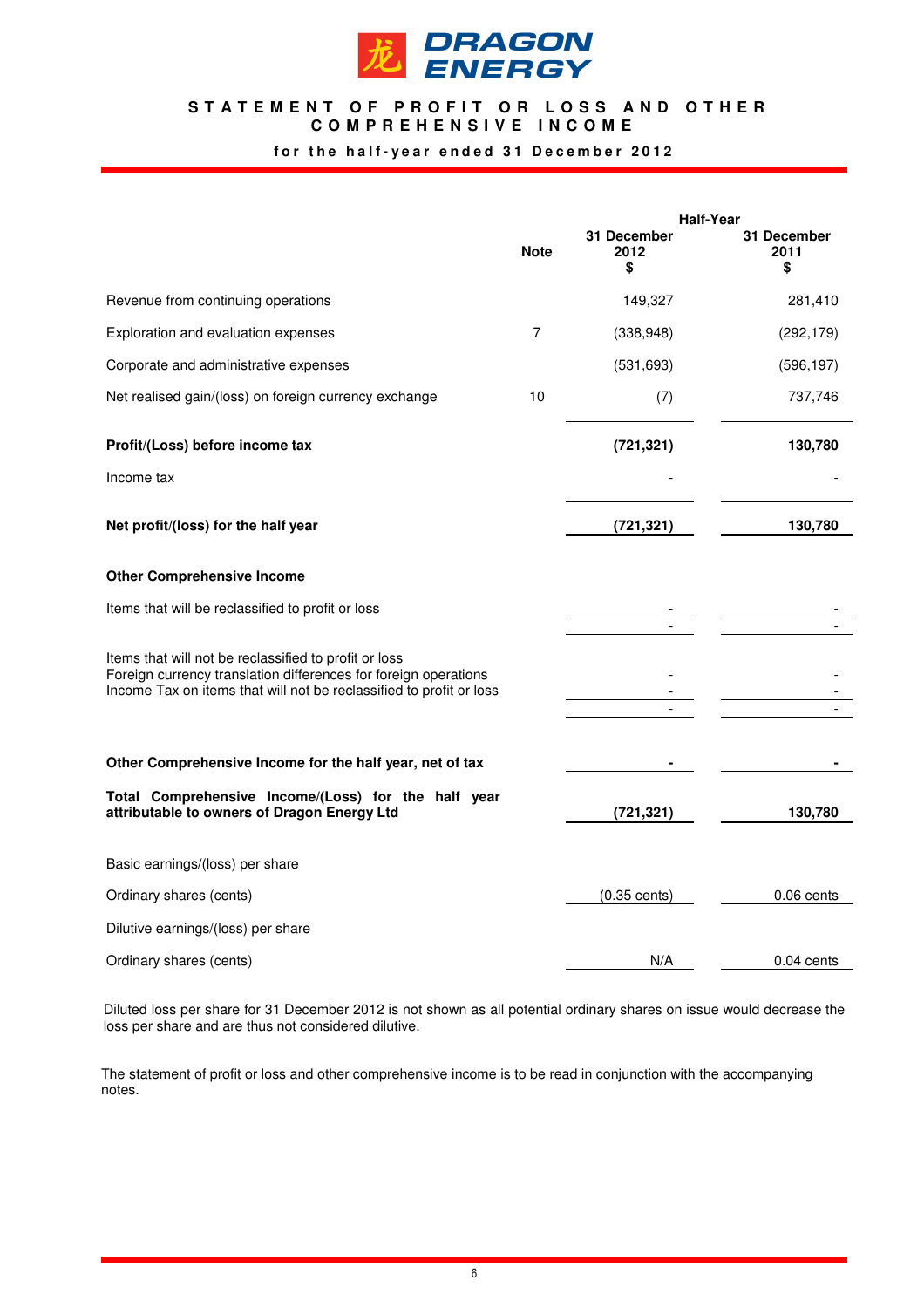

## STATEMENT OF FINANCIAL POSITION **a s a t 3 1 D e c e m b e r 2 0 1 2**

|                                      | <b>Note</b>      | 31 Dec 2012<br>\$ | 30 Jun 2012<br>\$ |
|--------------------------------------|------------------|-------------------|-------------------|
| <b>CURRENT ASSETS</b>                |                  |                   |                   |
|                                      |                  |                   |                   |
| Cash and cash equivalents            |                  | 4,841,073         | 9,430,528         |
| Trade and other receivables          |                  | 90,358            | 94,960            |
| Other financial assets               |                  | 18,725            | 36,809            |
| <b>Total Current Assets</b>          |                  | 4,950,156         | 9,562,297         |
| <b>NON-CURRENT ASSETS</b>            |                  |                   |                   |
| Property, plant and equipment        |                  | 22,377            | 34,394            |
| Exploration and evaluation assets    | $\overline{7}$   | 16,821,627        | 12,762,027        |
| <b>Total Non-Current Assets</b>      |                  | 16,844,004        | 12,796,421        |
|                                      |                  |                   |                   |
| <b>TOTAL ASSETS</b>                  |                  | 21,794,160        | 22,358,718        |
| <b>CURRENT LIABILITIES</b>           |                  |                   |                   |
| Trade and other payables             | 8                | 1,280,335         | 95,973            |
| Provisions                           |                  | 74,931            | 102,530           |
| <b>Total Current Liabilities</b>     |                  | 1,355,266         | 198,503           |
| <b>NON-CURRENT LIABILITIES</b>       |                  |                   |                   |
| Other payables                       |                  |                   | 1,000,000         |
| <b>Total Non-Current Liabilities</b> |                  |                   | 1,000,000         |
| <b>TOTAL LIABILITIES</b>             |                  | 1,355,266         | 1,198,503         |
|                                      |                  |                   |                   |
| <b>NET ASSETS</b>                    |                  | 20,438,894        | 21,160,215        |
| <b>EQUITY</b>                        |                  |                   |                   |
| Contributed equity                   | $\boldsymbol{9}$ | 25,728,920        | 25,728,920        |
| Reserves                             |                  | 93,500            | 93,500            |
| <b>Accumulated losses</b>            |                  | (5,383,526)       | (4,662,205)       |
| <b>TOTAL EQUITY</b>                  |                  | 20,438,894        | 21,160,215        |

The statement of financial position is to be read in conjunction with the accompanying notes.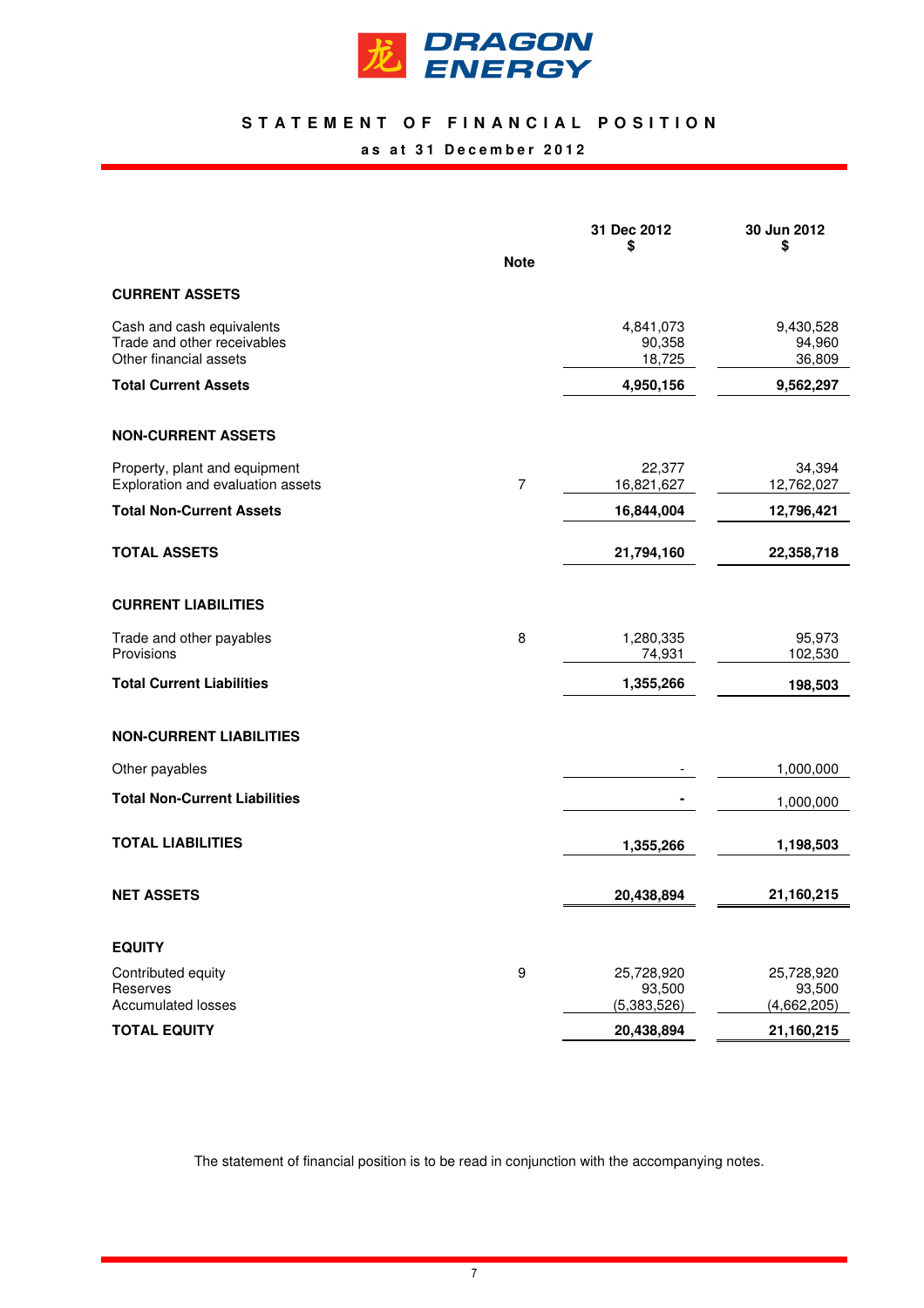

## STATEMENT OF CHANGES IN EQUITY

## for the half-year ended 31 December 2012

| 2012                                                                              | <b>Contributed</b><br>Equity<br>\$ | <b>Share based</b><br>payment<br>reserve<br>\$ | <b>Options</b><br>premium<br>reserve<br>\$ | <b>Accumulated</b><br><b>Losses</b><br>\$ | Total<br><b>Equity</b><br>\$ |
|-----------------------------------------------------------------------------------|------------------------------------|------------------------------------------------|--------------------------------------------|-------------------------------------------|------------------------------|
| At 1 July 2012                                                                    | 25,728,920                         | 46,040                                         | 47,460                                     | (4,662,205)                               | 21,160,215                   |
| Total recognised gains and losses<br>for the period:                              |                                    |                                                |                                            |                                           |                              |
| Loss for the period                                                               |                                    |                                                |                                            | (721, 321)                                | (721,321)                    |
| Total Comprehensive Income for<br>the half year                                   |                                    |                                                |                                            | (721, 321)                                | (721, 321)                   |
| <b>Transactions with equity holders</b><br>in their capacity as equity<br>holders |                                    | $\blacksquare$                                 |                                            |                                           |                              |
| At 31 December 2012                                                               | 25,728,920                         | 46.040                                         | 47.460                                     | (5,383,526)                               | 20,438,894                   |

| 2011                                                                                                                      | <b>Contributed</b><br><b>Equity</b><br>\$ | <b>Share based</b><br>payment<br>reserve<br>\$ | <b>Options</b><br>premium<br>reserve<br>\$ | <b>Accumulated</b><br>Losses<br>\$ | Total<br><b>Equity</b><br>\$ |
|---------------------------------------------------------------------------------------------------------------------------|-------------------------------------------|------------------------------------------------|--------------------------------------------|------------------------------------|------------------------------|
| At 1 July 2011                                                                                                            | 25,728,920                                | 46,040                                         | 47,460                                     | (4, 265, 932)                      | 21,556,488                   |
| Total recognised gains and losses<br>for the period:                                                                      |                                           |                                                |                                            |                                    |                              |
| Profit for the period                                                                                                     |                                           |                                                |                                            | 130,780                            | 130,780                      |
| Total Comprehensive Income for<br>the half year<br><b>Transactions with equity holders</b><br>in their capacity as equity |                                           |                                                |                                            | 130,780                            | 130,780                      |
| holders                                                                                                                   |                                           |                                                |                                            |                                    |                              |
| At 31 December 2011                                                                                                       | 25,728,920                                | 46,040                                         | 47,460                                     | (4, 135, 152)                      | 21,687,268                   |

The statement of changes in equity is to be read in conjunction with the accompanying notes.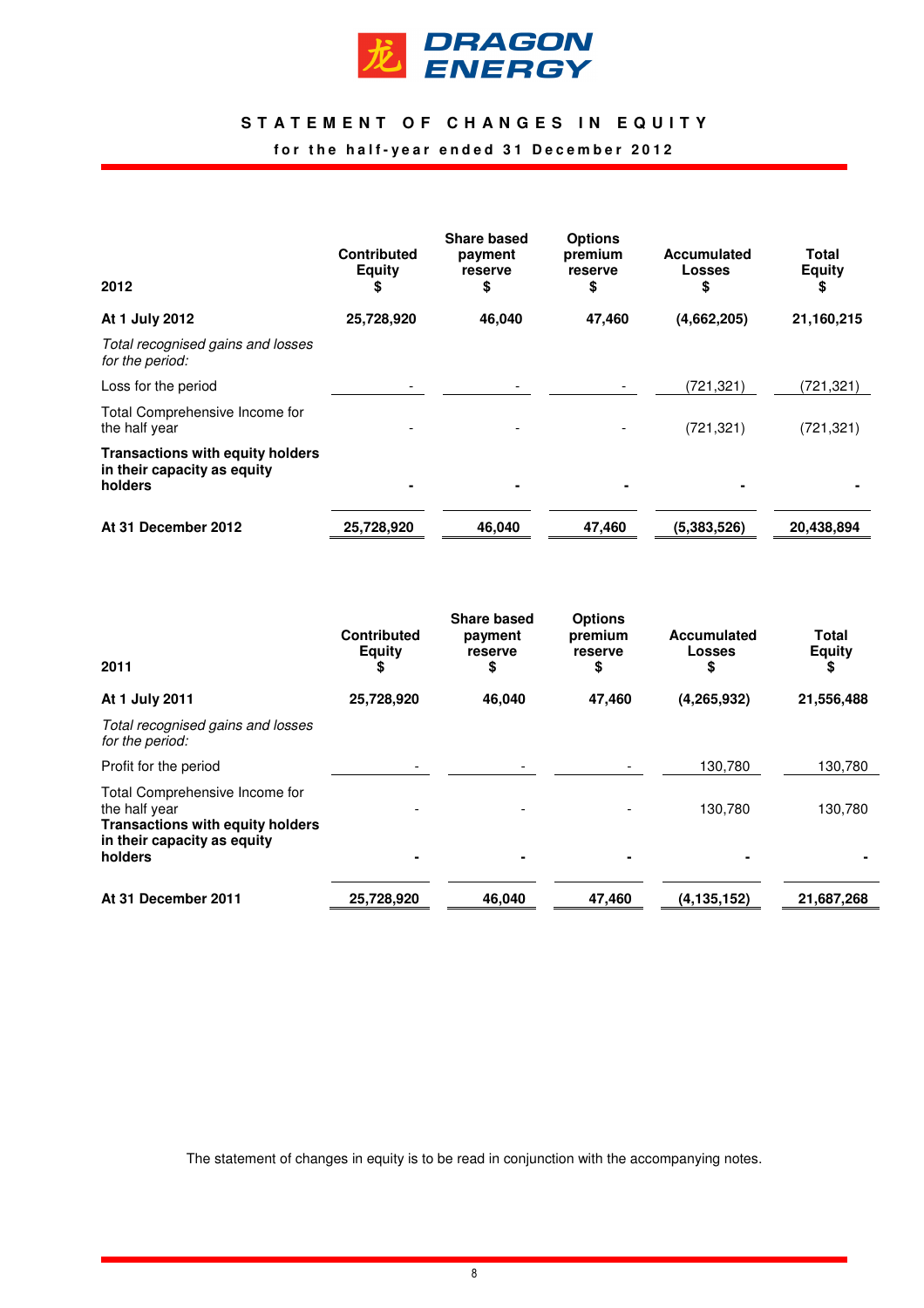

## **S T A T E M E N T O F C A S H F L O W S**

## for the half-year ended 31 December 2012

|                                                                                                        | <b>Half-Year</b>       |                       |
|--------------------------------------------------------------------------------------------------------|------------------------|-----------------------|
|                                                                                                        | 31 Dec 2012<br>\$      | 31 Dec 2011<br>\$     |
| Cash flows from operating activities                                                                   |                        |                       |
| Cash payments in the course of operations<br>Interest received                                         | (778, 979)<br>148,263  | (627, 354)<br>243,312 |
| Net cash outflow from operating activities                                                             | (630, 716)             | (384, 042)            |
| Cash flows from investing activities                                                                   |                        |                       |
| Payments for property, plant and equipment<br>Payments for exploration expenditure - acquisition costs | (1,738)<br>(3,204,732) | (5,359)               |
| Payments for exploration expenditure - capitalised costs<br>Net held to maturity investment            | (752, 262)             | (1,601,879)<br>28,729 |
| Net cash used in investing activities                                                                  | (3,958,732)            | (1,578,509)           |
| Cash flows from financing activities                                                                   |                        |                       |
| Repayment of borrowings                                                                                |                        | (39, 921)             |
| Net cash outflow from financing activities                                                             |                        | (39, 921)             |
| Net (decrease) in cash held                                                                            | (4,589,448)            | (2,002,472)           |
| Cash and cash equivalents at the beginning of the period                                               | 9,430,528              | 14,657,260            |
| Effects of exchange rate changes on cash and cash equivalents                                          | (7)                    | 737,746               |
| Cash and cash equivalents at the end of the period                                                     | 4,841,073              | 13,392,534            |

The statement of cash flows is to be read in conjunction with the accompanying notes.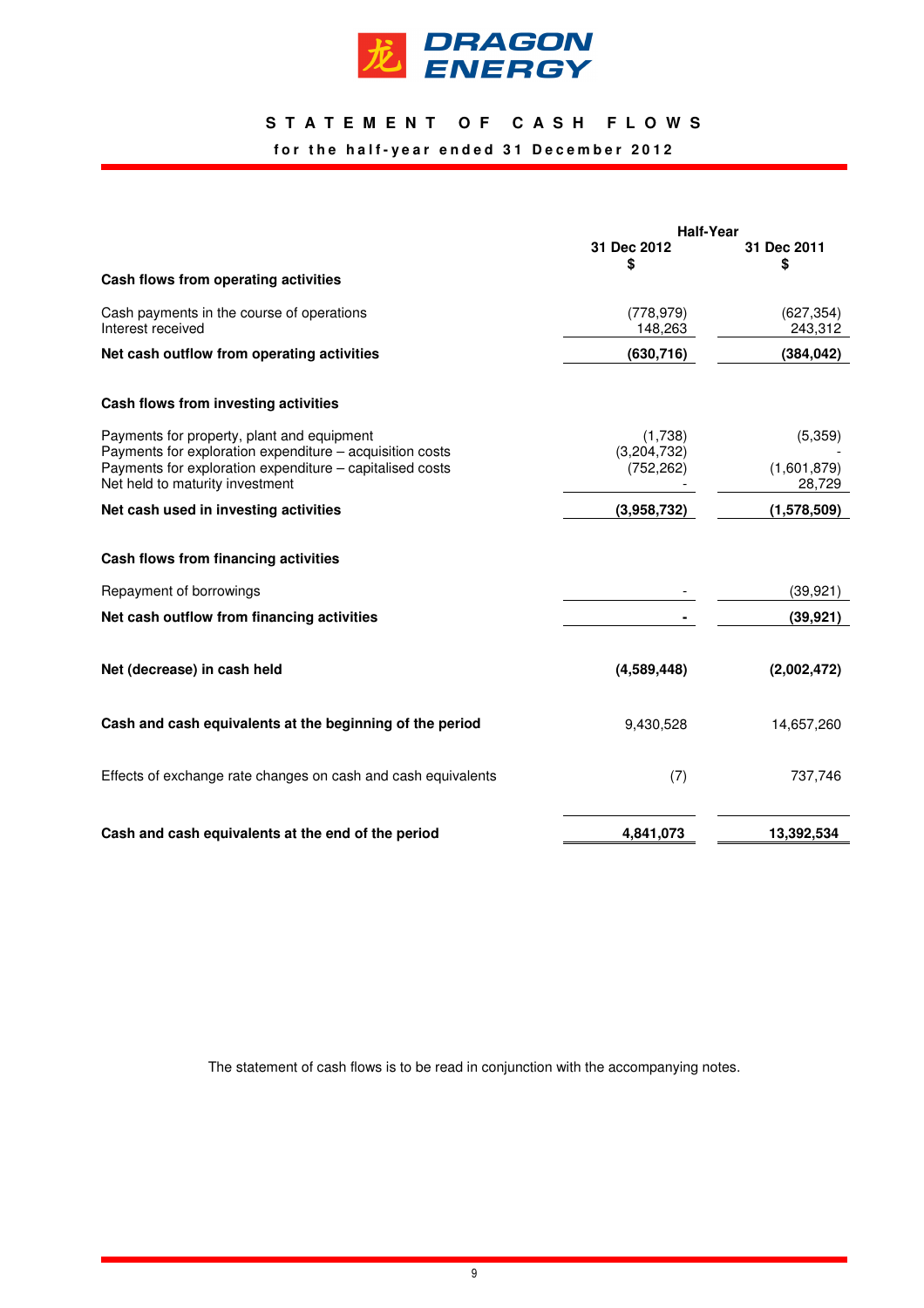

## **NOTES TO THE FINANCIAL STATEMENTS**

## **1. REPORTING ENTITY**

Dragon Energy Ltd (the "Company") is a company domiciled in Australia. Dragon Energy Ltd is a company limited by shares incorporated in Australia whose shares are publicly traded on the Australian Securities Exchange.

The annual financial statements of the entity as at and for the year ended 30 June 2012 are available upon request from the Company's registered office or may be viewed on the Company's website, www.dragonenergyltd.com.

### **2. STATEMENT OF COMPLIANCE**

This interim financial report is a general purpose financial report which has been prepared in accordance with the requirements of the Corporations Act 2001, applicable accounting standards including AASB 134 'Interim Financial Reporting', Accounting Interpretations and other authoritative pronouncements of the Australian Accounting Standards Board ('AASB'). Compliance with AASB 134 ensures compliance with IAS 34 'Interim Financial Reporting'.

The interim financial report does not include full disclosures of the type normally included within the annual financial report. Therefore, it cannot be expected to provide as full an understanding of the financial performance, financial position and cash flows of the Company as the full financial report.

It is recommended that the Interim financial report be read in conjunction with the annual financial report for the year ended 30 June 2012 and considered together with any public announcements made by Dragon Energy Ltd during the half-year ended 31 December 2012 in accordance with the continuous disclosure requirements arising under Corporations Act 2001 and the ASX Listing Rules.

The accounting policies adopted are consistent with those of the previous financial year and corresponding interim reporting period.

This interim financial report was approved by the Board of Directors on 14th March 2013.

### **3. BASIS OF PREPARATION**

This interim financial report has been prepared on the accruals basis and on an historical cost basis. All amounts are presented in Australian dollars, unless otherwise noted.

For the purpose of preparing the interim financial report, the half-year has been treated as a discrete reporting period.

#### **4. SIGNIFICANT ACCOUNTING JUDGMENTS AND KEY ESTIMATES**

The preparation of the interim financial report requires management to make judgments, estimates and assumptions that affect the application of accounting policies and the reported amounts of assets and liabilities, income and expense. Actual results may differ from these estimates.

In preparing this interim financial report, the significant judgments made by management in applying the Company's accounting policies and the key sources of estimation uncertainty were the same as those that applied to the annual financial report as at and for the year ended 30 June 2012.

#### **5. ADOPTION OF NEW AND REVISED ACCOUNTING STANDARDS**

In the half-year ended 31 December 2012, the Company has reviewed all of the new and revised Standards and Interpretations issued by the AASB that are relevant to its operations and effective for annual reporting periods beginning on or after 1 July 2012. Expect for 2011-9 Amendments to Australian Accounting Standards, presentation of Items of Other Comprehensive Income has been adopted.

It has been determined by the Company that there is no impact, material or otherwise, of the new and revised Standards and Interpretations on its business and, therefore, no change is necessary to Company accounting policies.

The Company has also reviewed all new Standards and Interpretations that have been issued but are not yet effective for the half-year ended 31 December 2012. As a result of this review the Directors have determined that there is no impact, material or otherwise, of the new and revised Standards and Interpretations on its business and, therefore, no change necessary to Company accounting policies, when these standards become effective.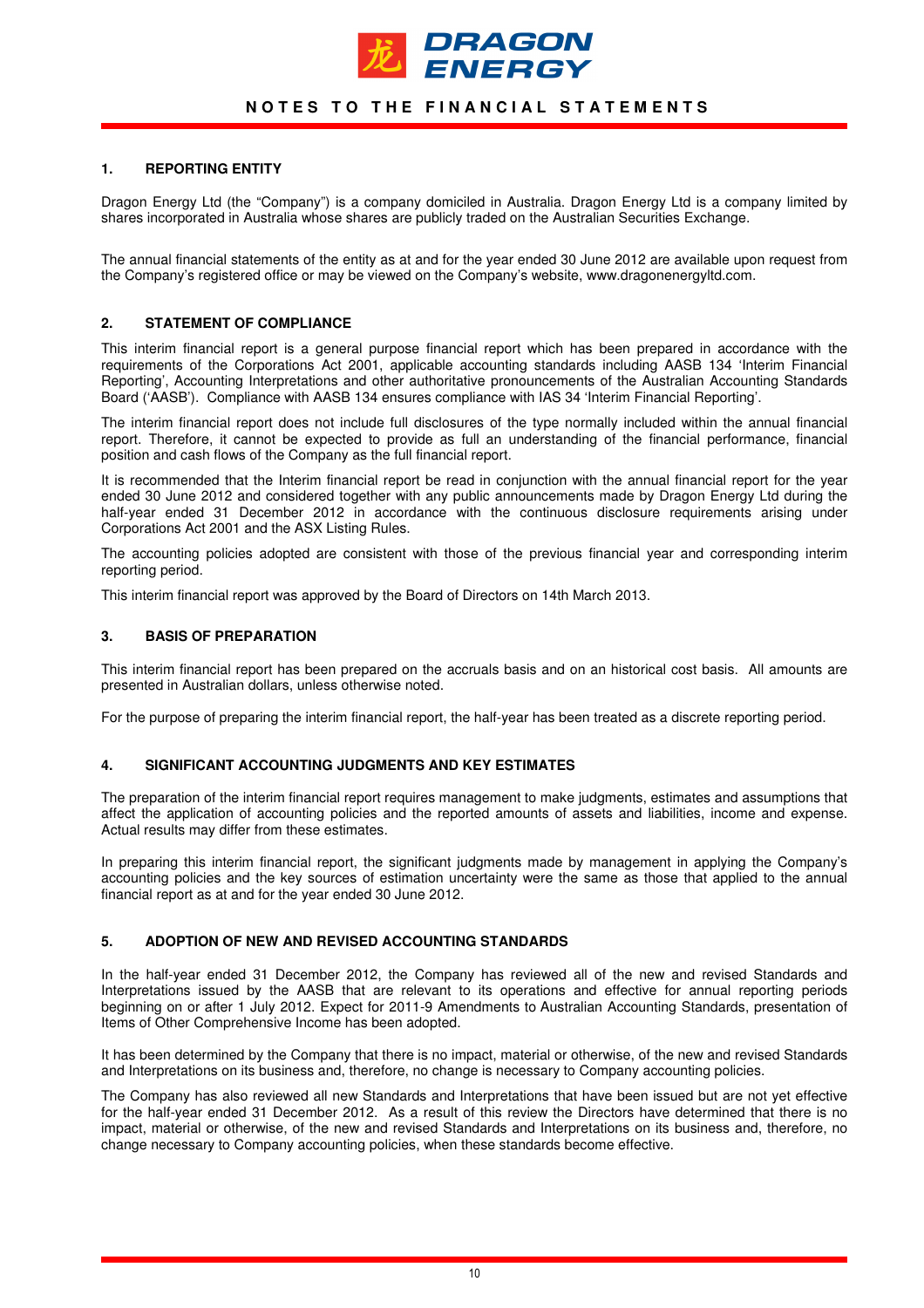

## **NOTES TO THE FINANCIAL STATEMENTS (cont'd)**

## **6. SEGMENT REPORTING**

The Board has determined that the Company has one reportable segment, being mineral exploration in Australia.

|                                                                                                                                                                                                 | <b>Mineral</b><br><b>Exploration</b>       | <b>Corporate and</b><br>administrative          | Company                             |
|-------------------------------------------------------------------------------------------------------------------------------------------------------------------------------------------------|--------------------------------------------|-------------------------------------------------|-------------------------------------|
| 31 December 2012                                                                                                                                                                                | S                                          | \$                                              |                                     |
| <b>Segment revenue</b><br>Other unallocated revenue<br>Total revenue                                                                                                                            |                                            |                                                 | 149,327<br>149,327                  |
|                                                                                                                                                                                                 |                                            |                                                 |                                     |
| <b>Segment result</b><br>Unallocated revenues and expenses                                                                                                                                      | (338, 949)                                 | (531, 699)                                      | (870, 648)<br>149,327               |
| Profit before related income tax expense                                                                                                                                                        |                                            |                                                 | (721, 321)                          |
| <b>Segment assets</b>                                                                                                                                                                           | 16,821,627                                 | 4,972,533                                       | 21,794,160                          |
| <b>Segment liabilities</b>                                                                                                                                                                      | 1,223,543                                  | 131,723                                         | 1,355,266                           |
| 31 December 2011                                                                                                                                                                                | <b>Mineral</b><br><b>Exploration</b><br>\$ | <b>Corporate and</b><br>administrative<br>\$    | Company<br>\$                       |
| <b>Segment revenue</b><br>Other unallocated revenue<br>Total revenue                                                                                                                            |                                            |                                                 | 281,410<br>281,410                  |
| <b>Segment result</b><br><b>Unallocated revenues and expenses</b><br>Profit before related income tax expense                                                                                   | (292, 179)                                 | 141,549                                         | (150, 630)<br>281,410<br>130,780    |
| <b>Segment assets</b>                                                                                                                                                                           | 11,245,795                                 | 13,736,243                                      | 24,982,038                          |
| <b>Segment liabilities</b>                                                                                                                                                                      | 2,900,629                                  | 394,141                                         | 3,294,770                           |
|                                                                                                                                                                                                 |                                            | 31 December<br>2012<br>\$                       | 30 June<br>2012<br>\$               |
| 7.<br><b>EXPLORATION AND EVALUATION ASSETS</b>                                                                                                                                                  |                                            |                                                 |                                     |
| Exploration, evaluation and development costs carried forward in respect of<br>areas of interest (net of amounts written off) (a)                                                               |                                            | 16,821,627                                      | 12,762,027                          |
| Reconciliation                                                                                                                                                                                  |                                            |                                                 |                                     |
| Carrying amount at beginning of period<br>Exploration and evaluation expenditure<br>Acquisition of Murchison Project<br>Acquisition of Nameless and Rocklea Projects<br>Expenditure written off |                                            | 12,762,027<br>752,262<br>3,363,448<br>(56, 110) | 6,907,205<br>3,354,822<br>2,500,000 |
| Carrying amount at end of period                                                                                                                                                                |                                            | 16,821,627                                      | 12,762,027                          |

(a) The ultimate recoupment of exploration and evaluation expenditure is dependent upon successful development and commercial exploitation, or alternatively, sale of the respective areas.

Exploration and evaluation expenditure amount immediately expensed in the statement of profit or loss and other comprehensive income during the six months ended 31 December 2012 is \$282,838 (six months ended 31 December 2011: \$292,179)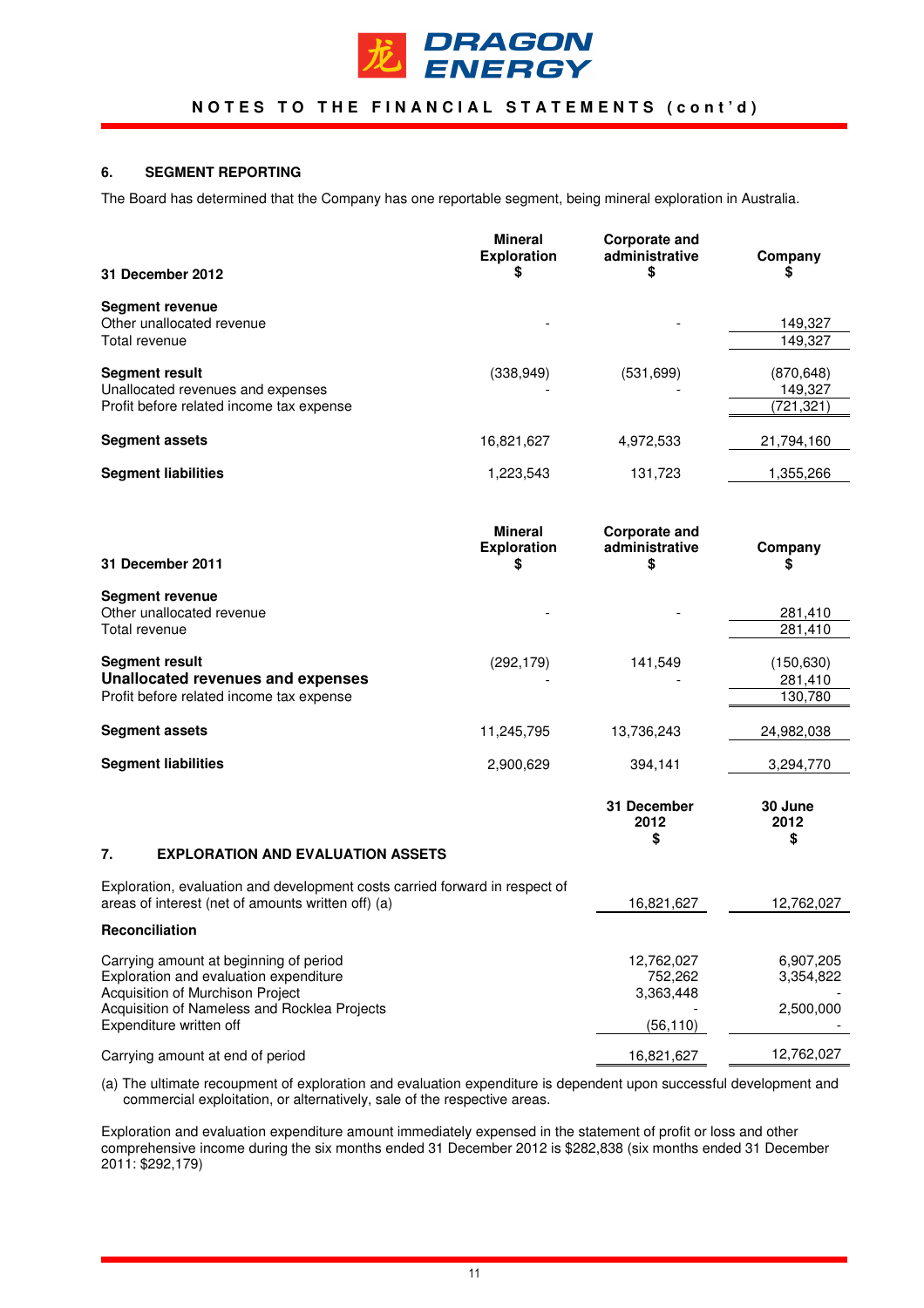

## **NOTES TO THE FINANCIAL STATEMENTS (cont'd)**

| 8.<br><b>TRADE AND OTHER PAYABLES</b>     | 31 December<br>2012<br>\$ | 30 June<br>2012<br>\$ |
|-------------------------------------------|---------------------------|-----------------------|
| Acquisition of Rocklea commitment payable | 1,000,000                 |                       |
| <b>GST</b> refundable                     | (26, 435)                 | (127,396)             |
| PAYG withholding payable                  | 34,545                    | 78,286                |
| Accrued audit fee                         | 10,000                    | 17,675                |
| Other trade creditors                     | 262,225                   | 127,408               |
|                                           | 1,280,335                 | 95,973                |

Pursuant to the Rocklea Sale Agreement, the Company is obliged to make a final cash payment of \$1 million on or before 19 January 2013. Refer Note 11.

|    |                                                                    | 31 December<br>2012 | 30 June<br>2012 |
|----|--------------------------------------------------------------------|---------------------|-----------------|
| 9. | <b>CONTRIBUTED EQUITY</b>                                          |                     | S.              |
|    | 206,426,374 (30 June 2011: 206,426,374) fully paid ordinary shares | 25,728,920          | 25,728,920      |

There were no movements in issued capital during the six months ended 31 December 2012.

## **Options**

There were no options to subscribe for ordinary fully paid shares granted or exercised during the six months ended 31 December 2012.

No options lapsed during the six months ended 31 December 2012.

The following options to subscribe for ordinary fully paid shares were outstanding at the end of the period:

| <b>Class</b>   | <b>Expiry Date</b> | <b>Exercise Price</b> | Number of<br><b>Options</b> |
|----------------|--------------------|-----------------------|-----------------------------|
| Listed Options | 18 November 2014   | \$0.35                | 47,460,245                  |

These options do not entitle the holder to participate in any share issue of the Company or any other entity.

|                                                                                                                                      | <b>Half-Year</b>    |                     |
|--------------------------------------------------------------------------------------------------------------------------------------|---------------------|---------------------|
|                                                                                                                                      | 31 December<br>2012 | 31 December<br>2011 |
| 10.<br><b>NET FOREIGN EXCHANGE GAINS AND LOSSES</b>                                                                                  |                     |                     |
| Net foreign exchange gains/ (losses)                                                                                                 | (7)                 | 737,746             |
| Net foreign exchange gains/ (losses) recognised in profit before income tax for<br>the half-year (as either other income or expense) |                     | 737,746             |
|                                                                                                                                      |                     |                     |

## **11. COMMITMENTS AND CONTINGENCIES**

The changes to the commitments and contingencies disclosed in the most recent annual report are specified below. Other than the changes mentioned, all other commitments and contingencies remain consistent with those disclosed in the 2012 annual financial report.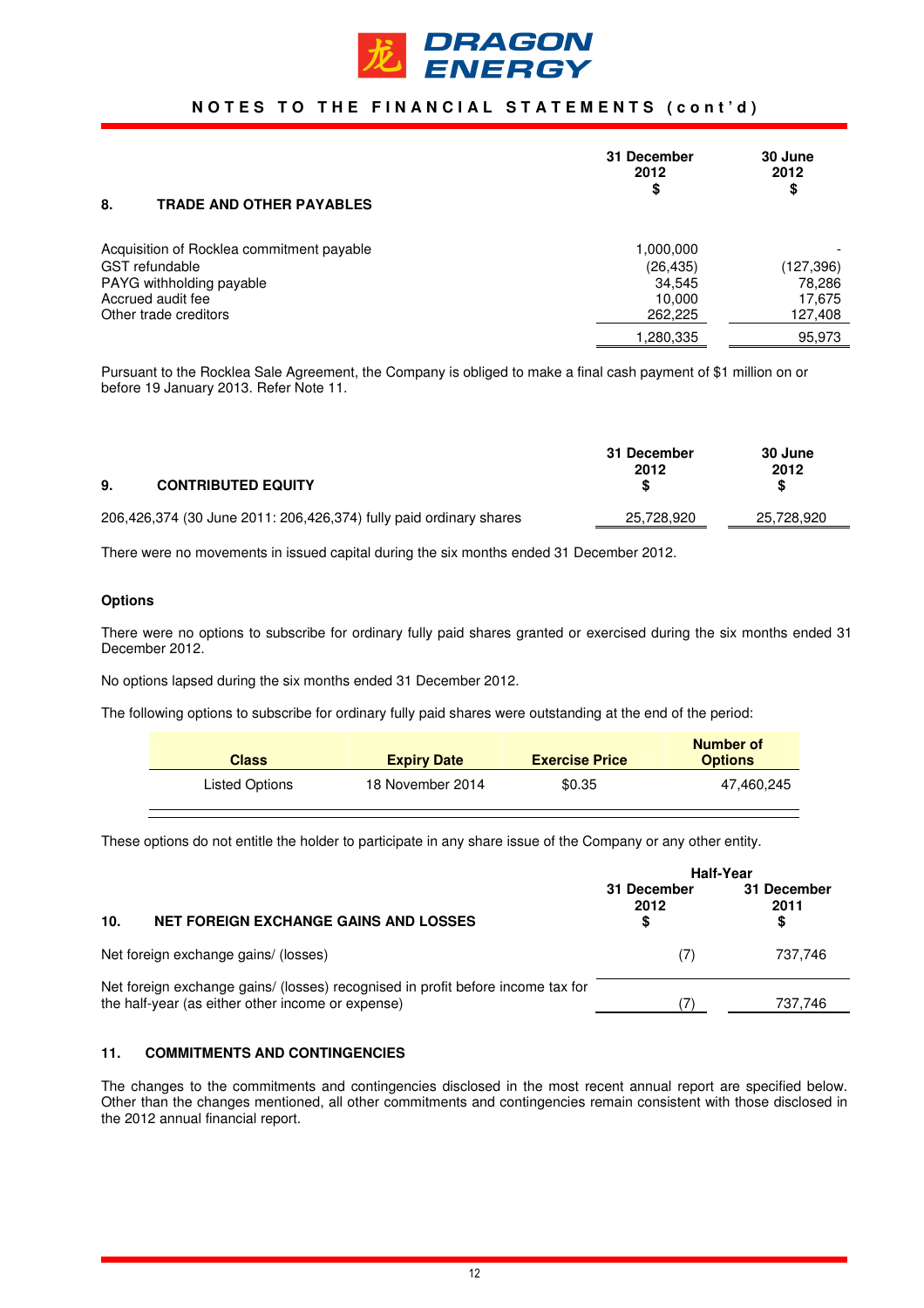

## **NOTES TO THE FINANCIAL STATEMENTS (CONT'D)**

### **11. COMMITMENTS AND CONTINGENCIES (cont'd)**

#### **Operating lease commitment**

The Company leases its offices in West Perth, Western Australia. The lease is for a 5-year period from December 2009. Future minimum rentals payable under the non-cancellable operating lease as at 31 December 2012 are as follows:

| Not longer than 1 year                         | 67.703                   |
|------------------------------------------------|--------------------------|
| Longer than 1 year and not longer than 5 years | 62.061                   |
| Longer than 5 years                            | $\overline{\phantom{0}}$ |
|                                                | 129.764                  |

#### **Exploration Project commitments**

Dragon currently holds 9 projects comprising 29 tenements (3 pending) totalling 1804km2, including; the Rocklea, Nameless and Ashburton projects in the Pilbara region; the Mt Gibson, Milly Milly, Carters Well, Lee Steere and Meekatharra projects in the Midwest region; and the Yamarna project in the Goldfields-Esperance region.

#### Lee Steere Project

The terms of a sale and joint venture agreement between the Company and Polaris Metals NL ("Polaris") require that Dragon Energy sole fund the first \$1 million of iron ore exploration expenditure ("Joint Venture Expenditure") on the Lee Steere Range project ("Sole Fund Period"). If the Company does not spend \$250,000 in Joint Venture Expenditure within 3 years, the Company may elect to:

- (a) pay Polaris the difference between \$250,000 and the amount of Joint Venture Expenditure spent by Dragon Energy; or
- (b) extend the Sole Fund Period for a further 1 year with Dragon Energy committing to sole fund \$400,000 in Year 4. In the event Dragon Energy does not meet the sole fund obligation in Year 4, Polaris has the right to terminate the joint venture and retake the iron ore rights to the Lee Steere Range project.

The joint venture commences on completion of the Sole Fund Period. The agreement also provides that Polaris will retain a royalty right of 1.0% of gross receipts from sales of iron ore from all three projects ("Royalty"). The Royalty obligation ends once Dragon Energy has paid to Polaris \$10 million in Royalty payments.

The Company entered into an agreement with Iron West Resources Pty Ltd ("Iron West"), a wholly owned subsidiary of Golden West Resources Limited, to farm out up to 55% of interest in Lee Steere Project (E69/2126 and E69/2377).

Under the terms of the farm-in agreement, Iron West can earn a 55% interest in the Tenements by spending approximately \$845,000 on exploration and making a payment of \$200,000 to Dragon in cash or shares in GWR. Iron West is obliged to spend a minimum \$350,000 on Joint Venture Expenditure within 24 months of the commencement date. After the farm-in period, Dragon will still hold 20% of Iron Ore rights and 45% rights for other minerals.

#### Rocklea Project

In October 2010, the Company entered into a tenement sale agreements with Fortescue Resources Pty Ltd (a wholly owned subsidiary of AusQuest Limited), and their joint venture partners ("Vendors") to acquire the Rocklea Project (E47/1024-I), located in the Pilbara iron ore province ("Rocklea Sale Agreement").

The cash consideration for the Rocklea Project is \$7m (plus GST). Pursuant to the Rocklea Sale Agreement, the Company is obliged to make:

- A cash payment of \$4.5m upon the completion of the proposed capital raising (within 3 months after signing the Asset Sale Agreement);
- A second cash payment of \$1.5m on or before 19 January 2012; (this consideration has been made on 19 January 2012); and
- A final cash payment of \$1.0m on or before 19 January 2013; (this consideration has been made in January 2013 )

("Deferred Consideration").

The Vendors of the Rocklea Sale Agreement are entitled to require the Company to grant a registrable first ranking fixed charge over the Tenement in order to secure payment of the deferred components of the consideration. Until such time as the Deferred Consideration has been paid to the Vendors in full, the Company provides the following non-exhaustive covenants in favour of the Vendors: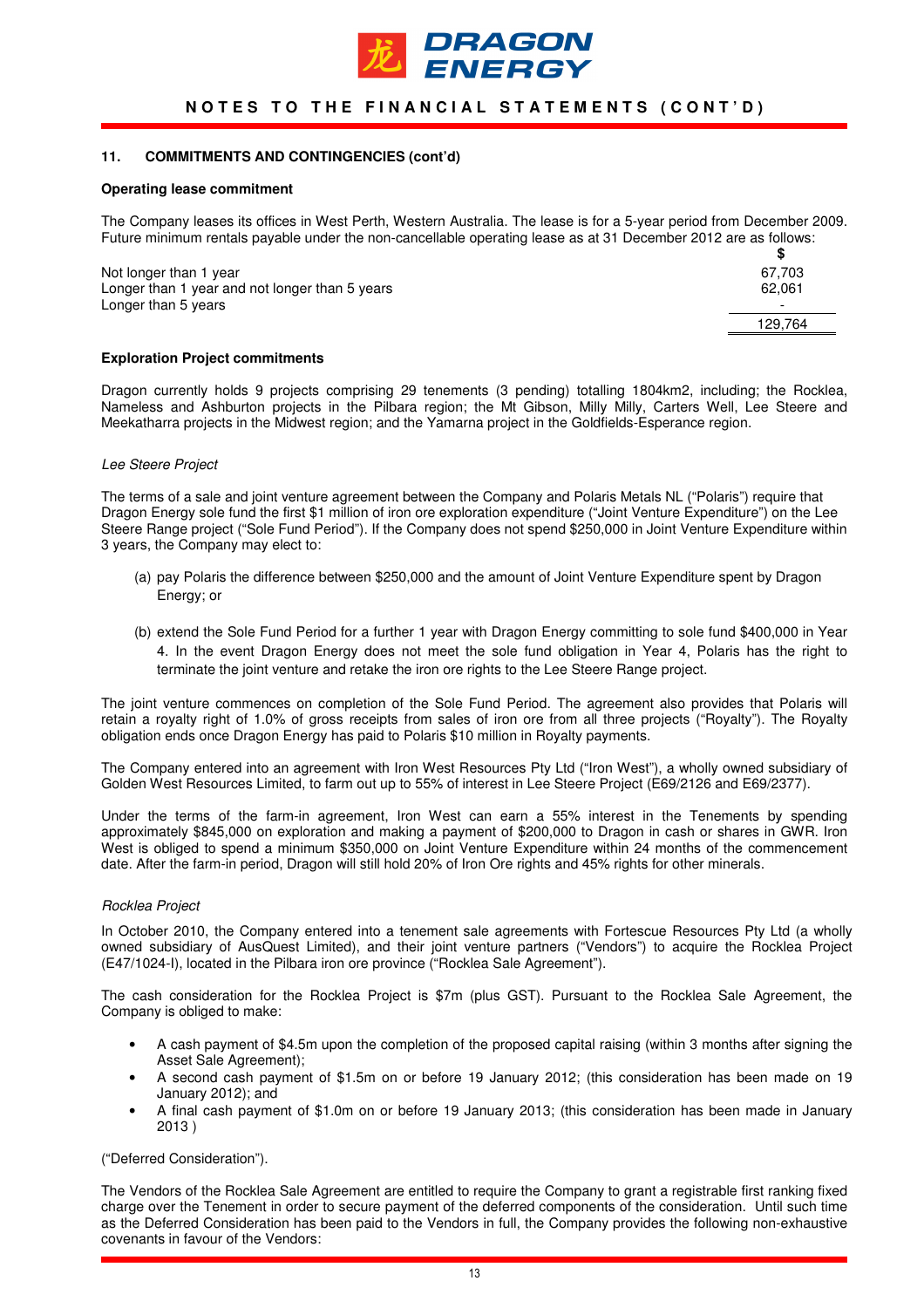

## **NOTES TO THE FINANCIAL STATEMENTS (CONT'D)**

#### **11. COMMITMENTS AND CONTINGENCIES (cont'd)**

- (a) to preserve the Tenement and maintain it in good standing;
- (b) not to sell, assign, sublease, transfer, Farmout or grant any rights to all or part of the Tenement or grant any mineral rights or split commodity rights in relation to the Tenement, without the Vendors' prior written consent; and
- (c) not to permit any new encumbrances in relation to the Tenement without the Vendors' prior written consent.

If any party defaults in the performance of the Rocklea Sale Agreement and such default continue unremedied for 14 days after receipt of a default notice, then the non-defaulting party or parties may rescind the Rocklea Sale Agreement and/or sue the defaulting party for specific performance.

#### Murchison project update

On 21 August 2012, the Company completed the acquisition of Murchison Metals Ltd's Rocklea Project for a cash consideration of \$3,200,000. Thereby, combining the two halves of the Rocklea deposit under one corporate entity.

#### **Exploration commitments**

In addition to the above mentioned project costs, the Company has certain obligations to perform minimum exploration work on exploration licences held. These obligations may vary over time, depending on the Company's exploration program and priorities. The obligations are also subject to variations by negotiation, joint venturing or relinquishing some of the relevant tenements. As at balance date, total exploration expenditure commitments which have not been provided for in the financial statements amount to \$633,000 per annum.

#### **Contingent Liabilities**

The Company does not have any contingent liabilities at balance and reporting date.

There have been no other further changes to the commitments and contingencies disclosed in the most recent annual financial statements.

#### **12. EVENTS SUBSEQUENT TO REPORTING DATE**

There has not arisen in the interval between the end of the half year and the date of this report any item, transaction or event of a material and unusual nature likely, in the opinion of the directors, to affect significantly the operations of the Company, the results of those operations, or the state of affairs of the Company in future financial years.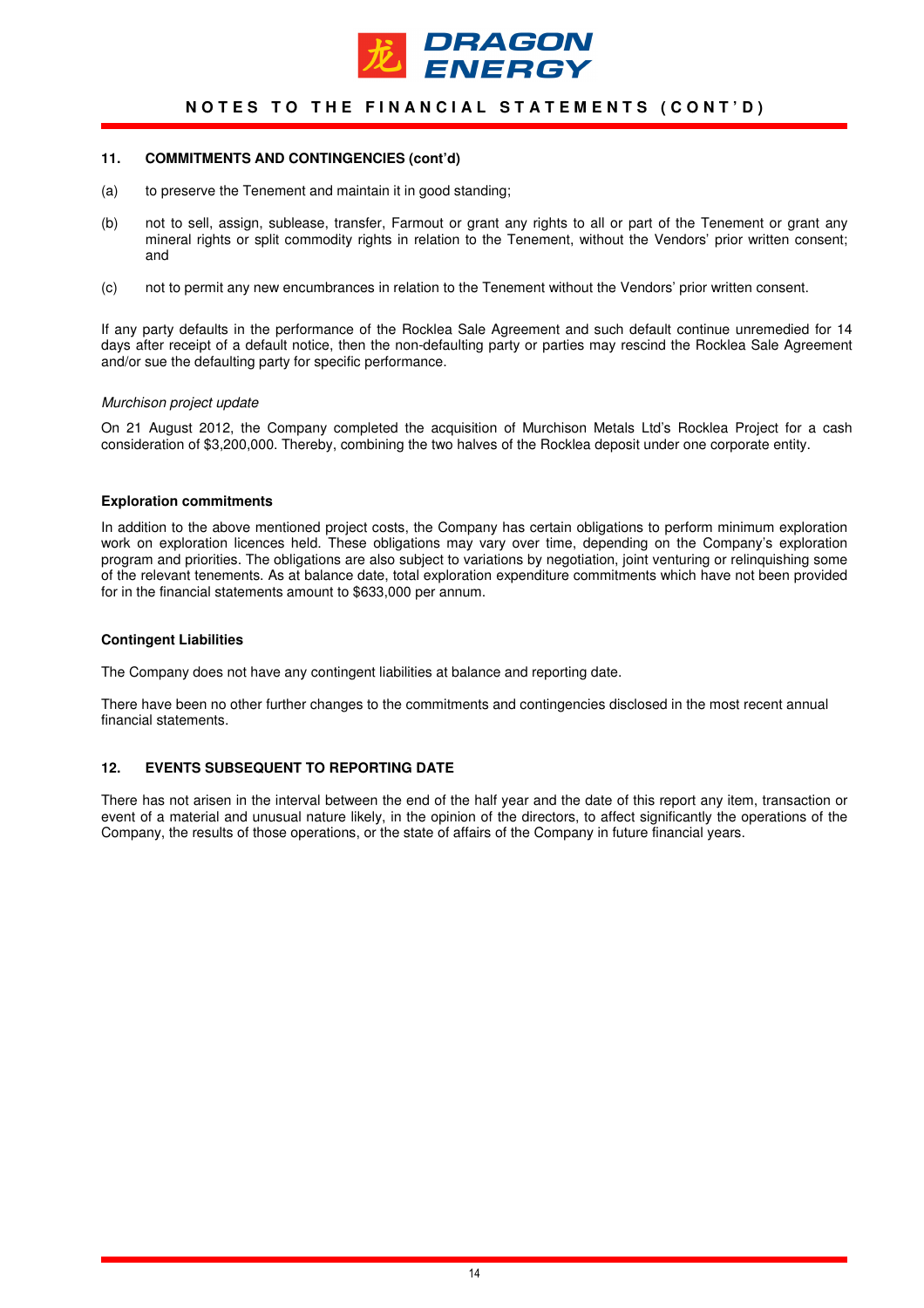

## **D I R E C T O R S ' D E C L A R A T I O N**

In the opinion of the directors of Dragon Energy Ltd:

- 1. the financial statements and notes, set out on pages 6 to 14, are in accordance with the Corporations Act 2001, including:
	- (a) giving a true and fair view of the Company's financial position as at 31 December 2012 and its performance for the six months ended on that date; and
	- (b) complying with Accounting Standard, the Corporations Regulations 2001 and other mandatory professional reporting requirements;
- 2. there are reasonable grounds to believe that the Company will be able to pay its debts as and when they become due and payable.

This declaration is signed in accordance with a resolution of the Board of Directors made pursuant to section 303(5) of the Corporations Act 2001.

for Grand

**Gang Xu Managing Director** 

Dated at Perth, Western Australia this 14<sup>th</sup> day of March 2013.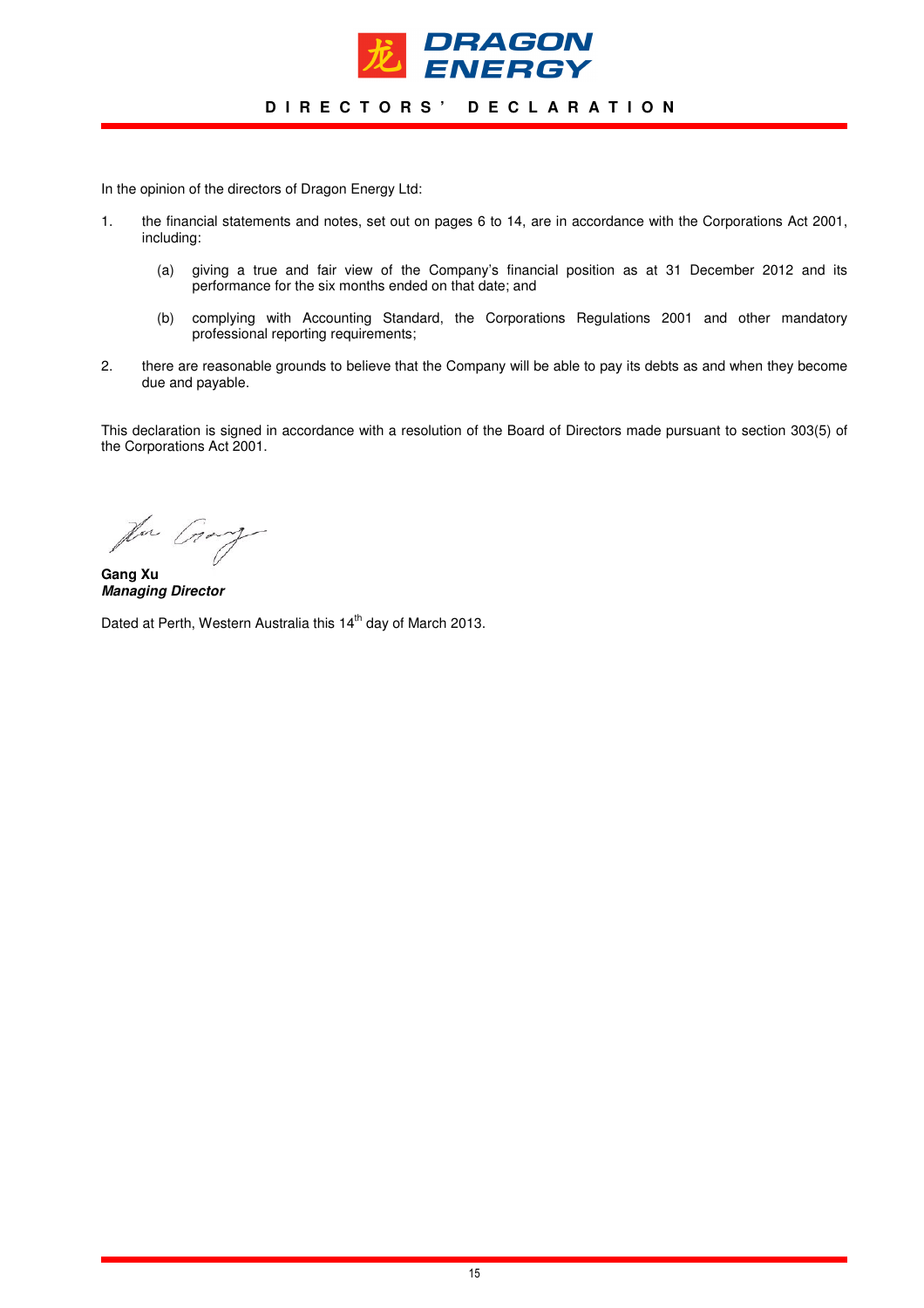

Tel: +8 6382 4600 Fax: +8 6382 4601 **www.bdo.com.au** 

38 Station Street Subiaco, WA 6008 PO Box 700 West Perth WA 6872 Australia

## **INDEPENDENT AUDITOR'S REVIEW REPORT TO THE MEMBERS OF DRAGON ENERGY LIMITED**

## **Report on the Half-Year Financial Report**

We have reviewed the accompanying half-year financial report of Dragon Energy Limited, which comprises the statement of financial position as at 31 December 2012, and the statement of profit or loss and other comprehensive income, statement of changes in equity and statement of cash flows for the half-year ended on that date, notes comprising a statement of accounting policies and other explanatory information, and the directors' declaration.

**Directors' Responsibility for the Half-Year Financial Report** 

The directors of the disclosing entity are responsible for the preparation of the half-year financial report that gives a true and fair view in accordance with Australian Accounting Standards and the *Corporations Act 2001* and for such internal acontrol as the directors determine is necessary to enable the preparation of the half-year financial report that is free from material misstatement, whether due to fraud or error.

## **Auditor's Responsibility**

Our responsibility is to express a conclusion on the half-year financial report based on our review. We conducted our review in accordance with Auditing Standard on Review Engagements ASRE 2410 *Review of a Financial Report Performed by the Independent Auditor of the Entity*, in order to state whether, on the basis of the procedures described, we have become aware of any matter that makes us believe that the half-year financial report is not in accordance with the *Corporations Act 2001* including: giving a true and fair view of the disclosing entity's financial position as at 31 December 2012 and its performance for the half-year ended on that date; and complying with Accounting Standard AASB 134 *Interim Financial Reporting* and the *Corporations Regulations 2001*. As the auditor of Dragon Energy Limited, ASRE 2410 requires that we comply with the ethical requirements relevant to the audit of the annual financial report.

A review of a half-year financial report consists of making enquiries, primarily of persons responsible for financial and accounting matters, and applying analytical and other review procedures. A review is substantially less in scope than an audit conducted in accordance with Australian Auditing Standards and consequently does not enable us to obtain assurance that we would become aware of all significant matters that might be identified in an audit. Accordingly, we do not express an audit opinion.

## **Independence**

In conducting our review, we have complied with the independence requirements of the *Corporations Act 2001*. We confirm that the independence declaration required by the *Corporations Act 2001*, which has been given to the directors of Dragon Energy Limited, would be in the same terms if given to the directors as at the time of this auditor's review report.

BDO Audit (WA) Pty Ltd ABN 79 112 284 787 is a member of a national association of independent entities which are all members of BDO (Australia) Ltd ABN 77 050 110 275, an Australian company limited by guarantee. BDO Audit (WA) Pty Ltd and BDO (Australia) Ltd are members of BDO International Ltd, a UK company limited<br>by quarantee, and form part of the international BDO network of by guarantee, and form part of the international BDO network of independent member firms. Liability limited by a scheme approved under Professional Sta Legislation (other than for the acts or omissions of financial services licensees) in each State or Territory other than Tasmania.